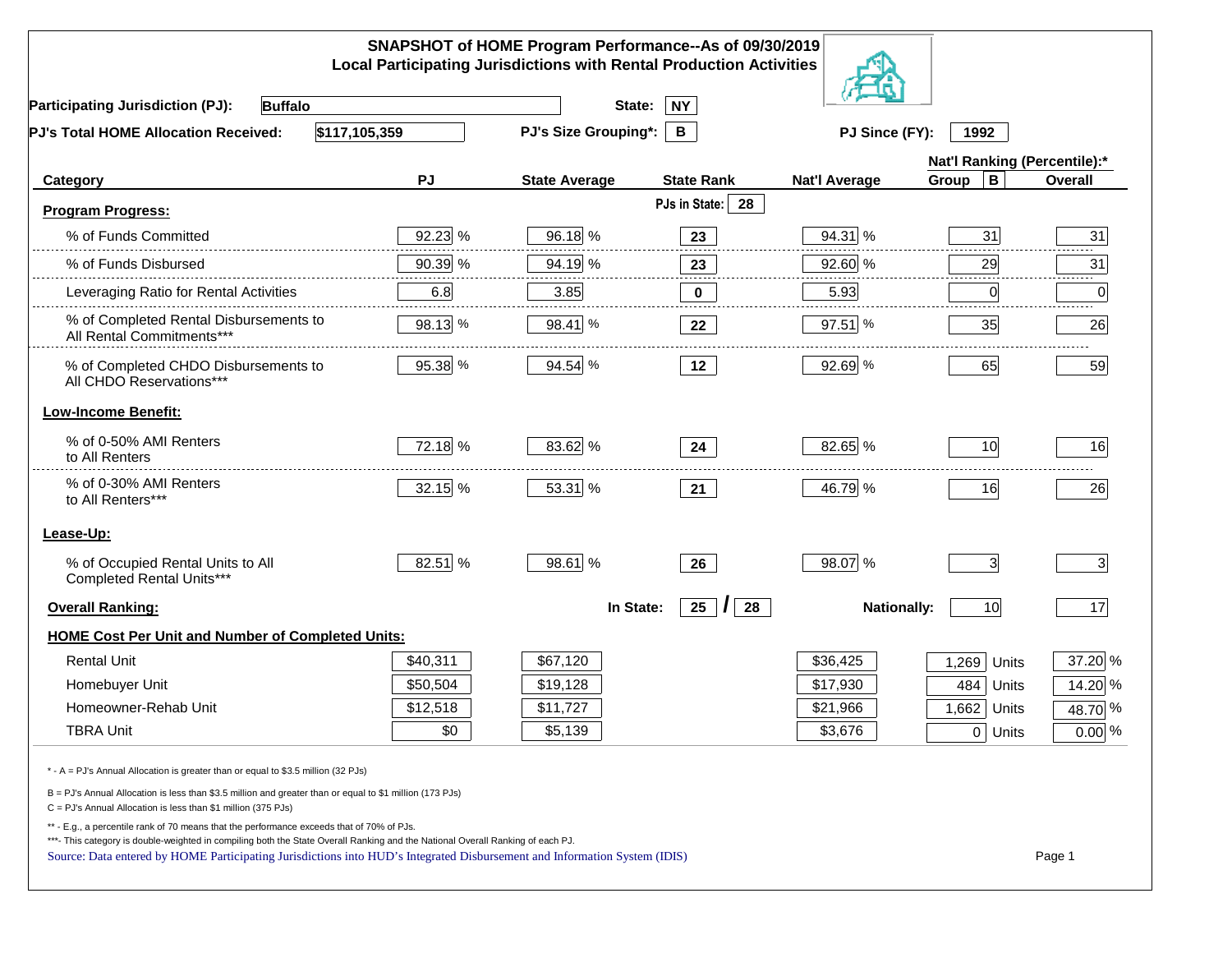|                                                                                                                           |      |               |                                   |             |                      | <b>Program and Beneficiary Characteristics for Completed Units</b> |                   |                      |                                   |             |
|---------------------------------------------------------------------------------------------------------------------------|------|---------------|-----------------------------------|-------------|----------------------|--------------------------------------------------------------------|-------------------|----------------------|-----------------------------------|-------------|
| <b>Participating Jurisdiction (PJ): Buffalo</b>                                                                           |      |               |                                   | <b>NY</b>   |                      |                                                                    |                   |                      |                                   |             |
| <b>Total Development Costs:</b><br>(average reported cost per unit in                                                     |      | <b>Rental</b> | Homebuyer                         |             | <b>Homeowner</b>     | <b>CHDO Operating Expenses:</b>                                    |                   | PJ:                  |                                   | 1.2%        |
| PJ:<br><b>HOME-assisted projects)</b>                                                                                     |      | \$151,999     | \$105,103                         |             | \$17,121             |                                                                    | (% of allocation) | <b>National Avg:</b> |                                   | $1.1$ %     |
| State:*                                                                                                                   |      | \$170,101     | \$119,406<br>\$88,236             |             | \$16,394<br>\$26,222 |                                                                    |                   |                      |                                   |             |
| National:**                                                                                                               |      | \$135,225     |                                   |             |                      |                                                                    |                   |                      |                                   |             |
|                                                                                                                           |      |               | <b>Rental Homebuyer Homeowner</b> | <b>TBRA</b> |                      |                                                                    |                   |                      | <b>Rental Homebuyer Homeowner</b> | <b>TBRA</b> |
| <b>RACE:</b>                                                                                                              | %    | %             | $\%$                              | $\%$        |                      | <b>HOUSEHOLD TYPE:</b>                                             | %                 | %                    | %                                 | $\%$        |
| White:                                                                                                                    | 30.4 | 24.8          | 34.2                              | 0.0         |                      | Single/Non-Elderly:                                                | 38.7              | 39.7                 | 28.8                              | 0.0         |
| <b>Black/African American:</b>                                                                                            | 58.1 | 56.4          | 61.5                              | 0.0         | Elderly:             |                                                                    | 36.7              | 2.1                  | 32.4                              | 0.0         |
| Asian:                                                                                                                    | 0.5  | 0.6           | 0.2                               | 0.0         |                      | Related/Single Parent:                                             | 14.1              | 34.4                 | 20.9                              | 0.0         |
| American Indian/Alaska Native:                                                                                            | 0.4  | 0.6           | 0.4                               | 0.0         |                      | <b>Related/Two Parent:</b>                                         | 6.7               | 13.5                 | 14.9                              | 0.0         |
| Native Hawaiian/Pacific Islander:                                                                                         | 0.0  | 0.0           | 0.0                               | 0.0         | Other:               |                                                                    | 3.5               | 4.5                  | 3.0                               | 0.0         |
| American Indian/Alaska Native and White:                                                                                  | 0.0  | 0.2           | 0.0                               | 0.0         |                      |                                                                    |                   |                      |                                   |             |
| Asian and White:                                                                                                          | 0.0  | 0.0           | 0.0                               | 0.0         |                      |                                                                    |                   |                      |                                   |             |
| <b>Black/African American and White:</b>                                                                                  | 0.1  | 0.4           | 0.2                               | 0.0         |                      |                                                                    |                   |                      |                                   |             |
| American Indian/Alaska Native and Black:                                                                                  | 0.1  | 0.0           | 0.0                               | 0.0         |                      |                                                                    |                   |                      |                                   |             |
| <b>Other Multi Racial:</b>                                                                                                | 0.9  | 0.2           | 0.1                               | 0.0         |                      |                                                                    |                   |                      |                                   |             |
| Asian/Pacific Islander:                                                                                                   | 0.2  | 0.4           | 0.1                               | 0.0         |                      |                                                                    |                   |                      |                                   |             |
| <b>ETHNICITY:</b>                                                                                                         |      |               |                                   |             |                      |                                                                    |                   |                      |                                   |             |
| <b>Hispanic</b>                                                                                                           | 9.3  | 10.5          | 3.3                               | 0.0         |                      |                                                                    |                   |                      |                                   |             |
| <b>HOUSEHOLD SIZE:</b>                                                                                                    |      |               |                                   |             |                      | <b>SUPPLEMENTAL RENTAL ASSISTANCE:</b>                             |                   |                      |                                   |             |
| 1 Person:                                                                                                                 | 62.1 | 30.1          | 48.0                              | 0.0         | Section 8:           |                                                                    | 27.5              | 0.4                  |                                   |             |
| 2 Persons:                                                                                                                | 18.5 | 22.2          | 22.6                              | 0.0         |                      | <b>HOME TBRA:</b>                                                  | 2.4               |                      |                                   |             |
| 3 Persons:                                                                                                                | 9.6  | 18.8          | 12.7                              | 0.0         | Other:               |                                                                    | 18.0              |                      |                                   |             |
| 4 Persons:                                                                                                                | 6.5  | 13.0          | 8.6                               | 0.0         |                      | No Assistance:                                                     | 52.0              |                      |                                   |             |
| 5 Persons:                                                                                                                | 1.9  | 5.3           | 4.5                               | 0.0         |                      |                                                                    |                   |                      |                                   |             |
| 6 Persons:                                                                                                                | 0.9  | 2.8           | 1.8                               | 0.0         |                      |                                                                    |                   |                      |                                   |             |
| 7 Persons:                                                                                                                | 0.3  | 1.5           | 1.0                               | 0.0         |                      |                                                                    |                   |                      |                                   |             |
| 8 or more Persons:                                                                                                        | 0.3  | 0.4           | 0.7                               | 0.0         |                      | # of Section 504 Compliant Units:                                  |                   | 66                   |                                   |             |
| * The State average includes all local and the State PJs within that state                                                |      |               |                                   |             |                      |                                                                    |                   |                      |                                   |             |
| ** The National average includes all local and State PJs, and Insular Areas                                               |      |               |                                   |             |                      |                                                                    |                   |                      |                                   |             |
| # Section 8 vouchers can be used for First-Time Homebuyer Downpayment Assistance.                                         |      |               |                                   |             |                      |                                                                    |                   |                      |                                   |             |
| Source: Data entered by HOME Participating Jurisdictions into HUD's Integrated Disbursement and Information System (IDIS) |      |               |                                   |             |                      |                                                                    |                   |                      | HOME Program Performance SNAPSHOT |             |
|                                                                                                                           |      |               |                                   |             |                      |                                                                    |                   |                      | Page 2                            |             |